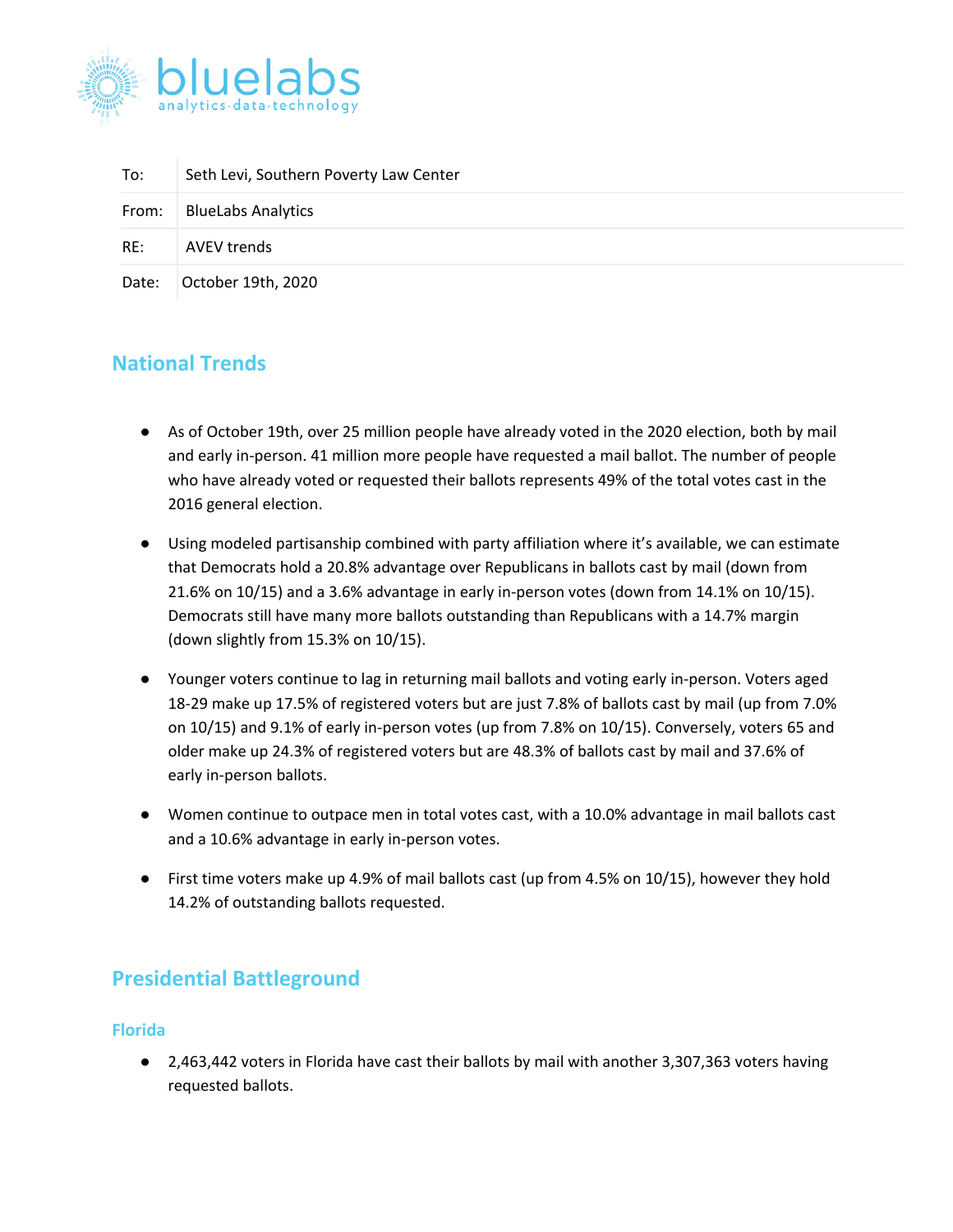- Democrats are outpacing Republicans in mail ballots cast by 19.0% (down from 21.2% on 10/15). Among ballots requested, Democrats hold a 9.9% advantage (down from 10.3% on 10/15). This is based on official party registration, not modeled partisanship.
- Latinx voters currently make up 13.3% of mail ballots cast (up from 12.5% on 10/15), though they represent 17.8% of registered voters in the state.
- First time voters make up 4.2% of mail ballots cast in Florida (down from 5.4% on 10/15).

## **Pennsylvania**

- 662,616 voters in Pennsylvania have cast their ballots by mail with another 1,945,216 voters having requested ballots.
- Despite making up 25.4% of registered voters, voters 65 and older make up 47.0% mail ballots cast. Conversely, voters aged 18-29 make up 16.4% of registered voters and just 8.8% of mail ballots cast.
- Democrats are significantly outpacing Republicans in mail ballots cast. They currently hold a 58.3% advantage (down from 60.5% on 10/15). This is based on official party registration, not modeled partisanship.
- While first time voters represent 8.3% of ballots requested, they make up just 4.3% of mail ballots cast.

### **Michigan**

- 1,377,069 voters in Michigan have cast their ballots by mail with another 32,167 having voted early in-person. 1,502,813 voters have outstanding mail ballots.
- Modeled Republicans are currently outpacing modeled Democrats in mail ballots cast by 1.7% (up from 1.0% on 10/15).
- Black voters make up 10.9% of mail ballots cast (up from 10.6% on 10/15).
- First time voters make up just 3.0% of mail ballots cast, though they hold 8.5% of outstanding ballots.

### **Wisconsin**

- 827,755 voters in Wisconsin have voted in the 2020 election with another 508,658 having outstanding mail ballots.
- Modeled Democrats are leading modeled Republicans in mail ballots cast by 0.6% (down from 1.4% on 10/15).
- Women are outpacing men in mail ballots cast by 14.2% despite only having a 5.6% registration advantage.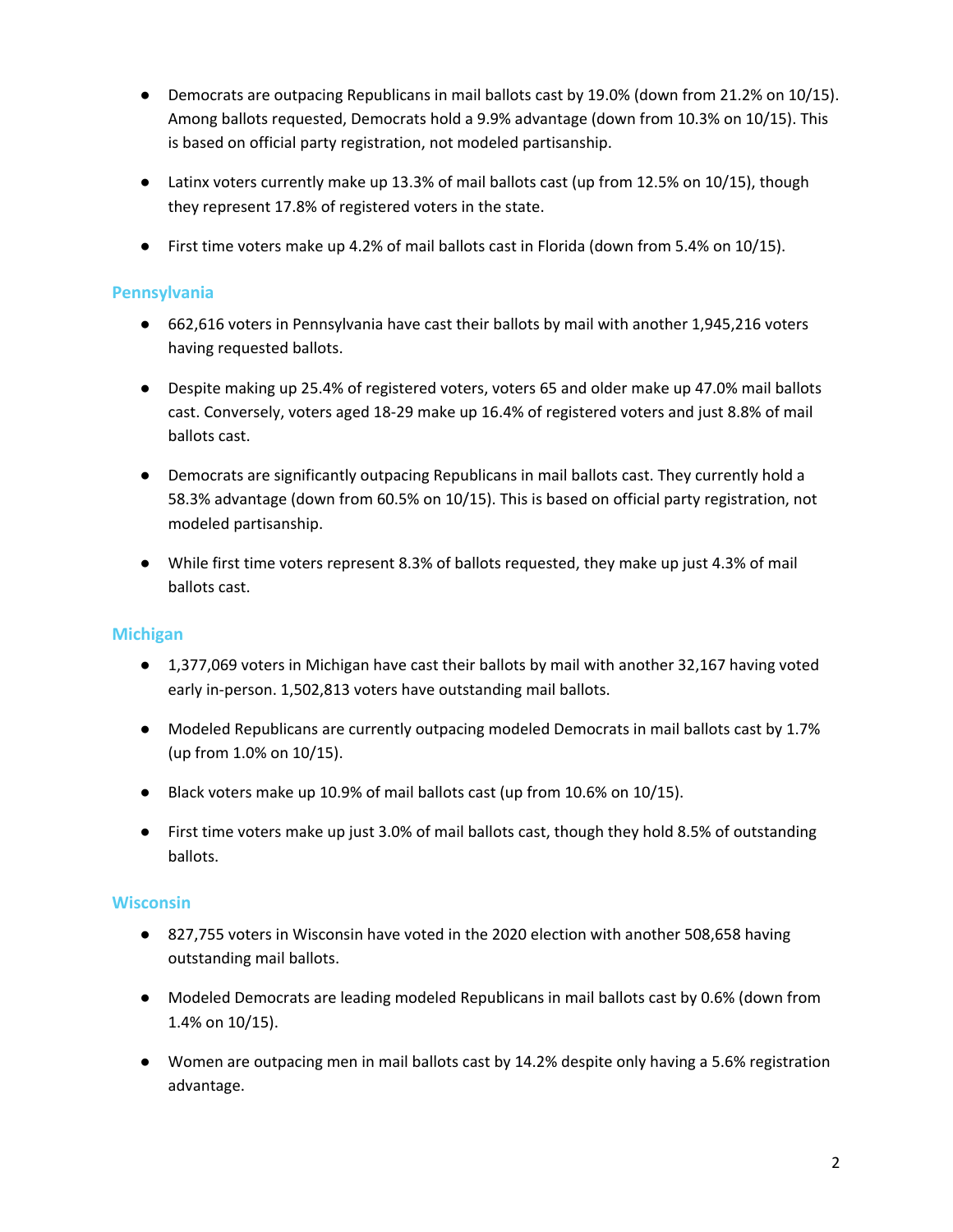### **Nevada**

- 129,924 voters in Nevada have cast their ballots by mail with another 43,851 voting early inperson. The state of Nevada sent mail ballots to all registered voters this year, so there is no data about ballot requests to report.
- Democrats are currently outpacing Republicans by 23.4% in mail ballots cast and 20.2% in early in-person votes. This is using official party registration, not modeled partisanship.
- 13.9% of mail ballots have come from first time voters (up from 9.6% on 10/15), which is well ahead of the 4.9% national average.
- Latinx voters make up 11.3% of mail ballots cast (up from 8.8% on 10/15). Black voters make up 7.0% of mail ballots cast (up from 6.3% on 10/15).

# **Senate Battleground**

### **Georgia**

- In Georgia, 653,069 people have cast mail ballots and 772,534 people have voted early inperson. Another 907,005 people have an outstanding mail ballot.
- Modeled Democrats hold a 6.4% advantage over modeled Republicans in mail ballots cast (down from 9% on 10/15). Modeled Republicans, however, hold a 6.2% advantage in early inperson votes.
- Black voters make up 33.6% of registered voters in the state and currently represent 34.3% of mail ballots cast and 33.3% of early in-person votes.
- First time voters represent 23.0% of registered voters, 13.4% of outstanding ballots, 4.6% of mail ballots cast, and 4.4% of early in-person voters.

### **North Carolina**

- In North Carolina, 600,276 voters have cast their mail ballots and another 812,714 have voted early in-person.
- Black voters over-index among early in-person votes, making up 29.3% compared to 23.1% of registered voters.
- Among early in-person votes, Democrats hold a 14.6% advantage. Among mail ballots cast, that gap increases to 31.5% (down slightly from 33.2% on 10/15). This is using official party registration, not modeled partisanship.
- First time voters make up 7.8% of mail ballots cast, ahead of the 4.9% national average.